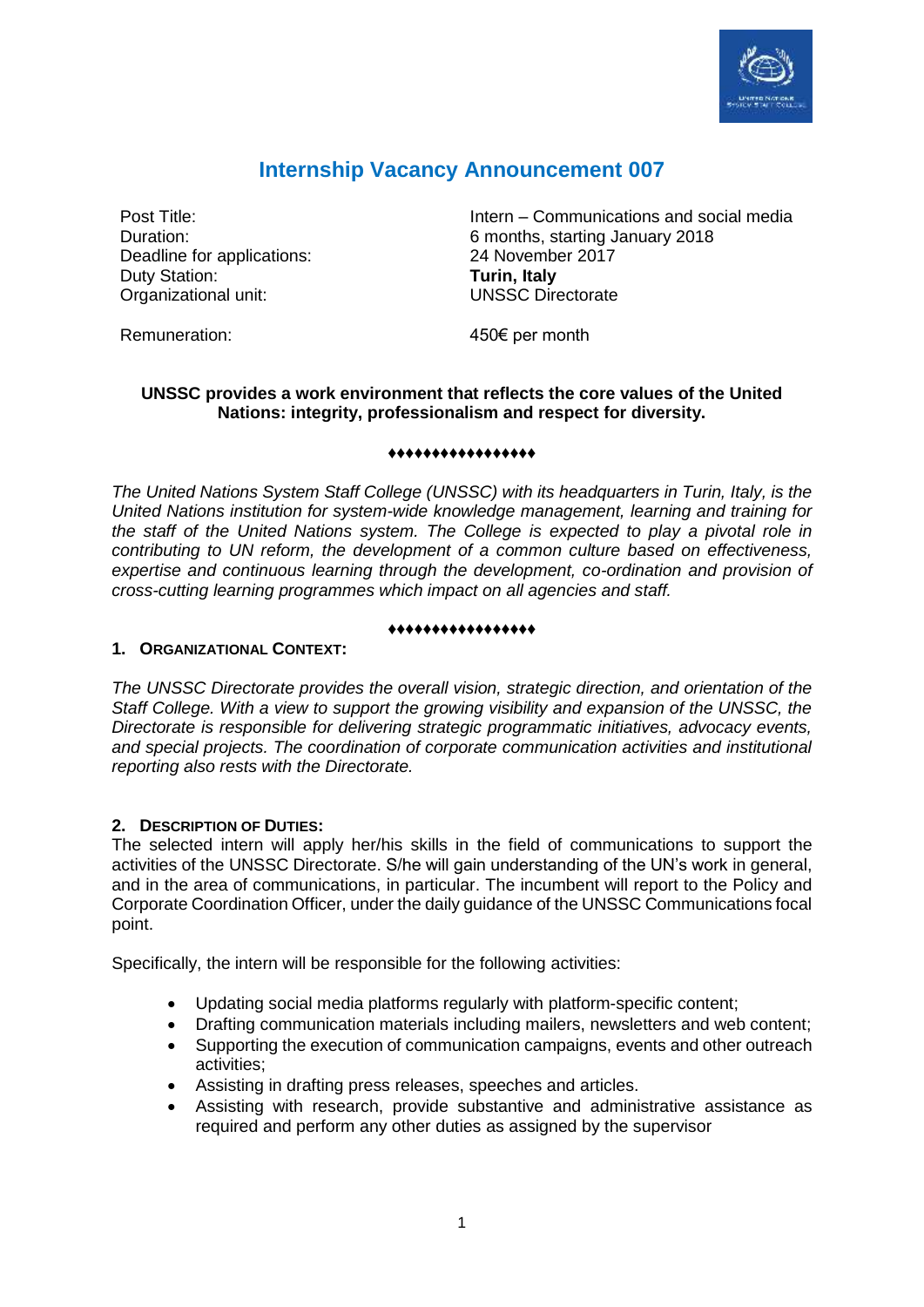

## **3. REQUIRED SKILLS:**

## **Education:**

Applicants can be considered if they meet one of the following:

- $\checkmark$  Are enrolled in a Master's or in a Ph.D. programme: or
- $\checkmark$  Are enrolled in the final year of a Bachelor's programme; or
- $\checkmark$  Are within one vear after graduation from a Bachelor's, Master's or Ph.D. programme.

in the field of communications, public relations, languages, journalism or equivalent.

## **Experience:**

Previous work experience is not required, however **experience in the field of communications and public relations** and **experience working with professional social media platforms are considered an asset.** Knowledge of the UN is an advantage.

#### **Language competencies:**

Excellent command of written and spoken English required. Knowledge of Italian is preferable.

## **Computer skills:**

Excellent computer skills in the Microsoft Office suite.

## **Other skills and competencies:**

- Ability to learn and act in a fast-paced environment.
- Ability to work effectively as part of a team.
- High motivation to learn and grow professionally.
- Ability to work in a multicultural, multi-ethnic environment and to maintain effective working relations with people of different national and cultural backgrounds;

# **4. APPLICATION PROCEDURE:**

Eligible candidates interested in doing an internship at the United Nations System Staff College must submit in English:

- An up-to-date curriculum vitae (resume);
- A motivation letter, specifying why you would like to be considered for this internship;
- For applicants who are currently enrolled in a degree programme, an endorsement from their University or Sponsoring Institution is required;
- Applications should be submitted by e-mail to: [recruitment@unssc.org](mailto:recruitment@unssc.org)
- Please indicate in the subject "Application for Internship vacancy announcement 007